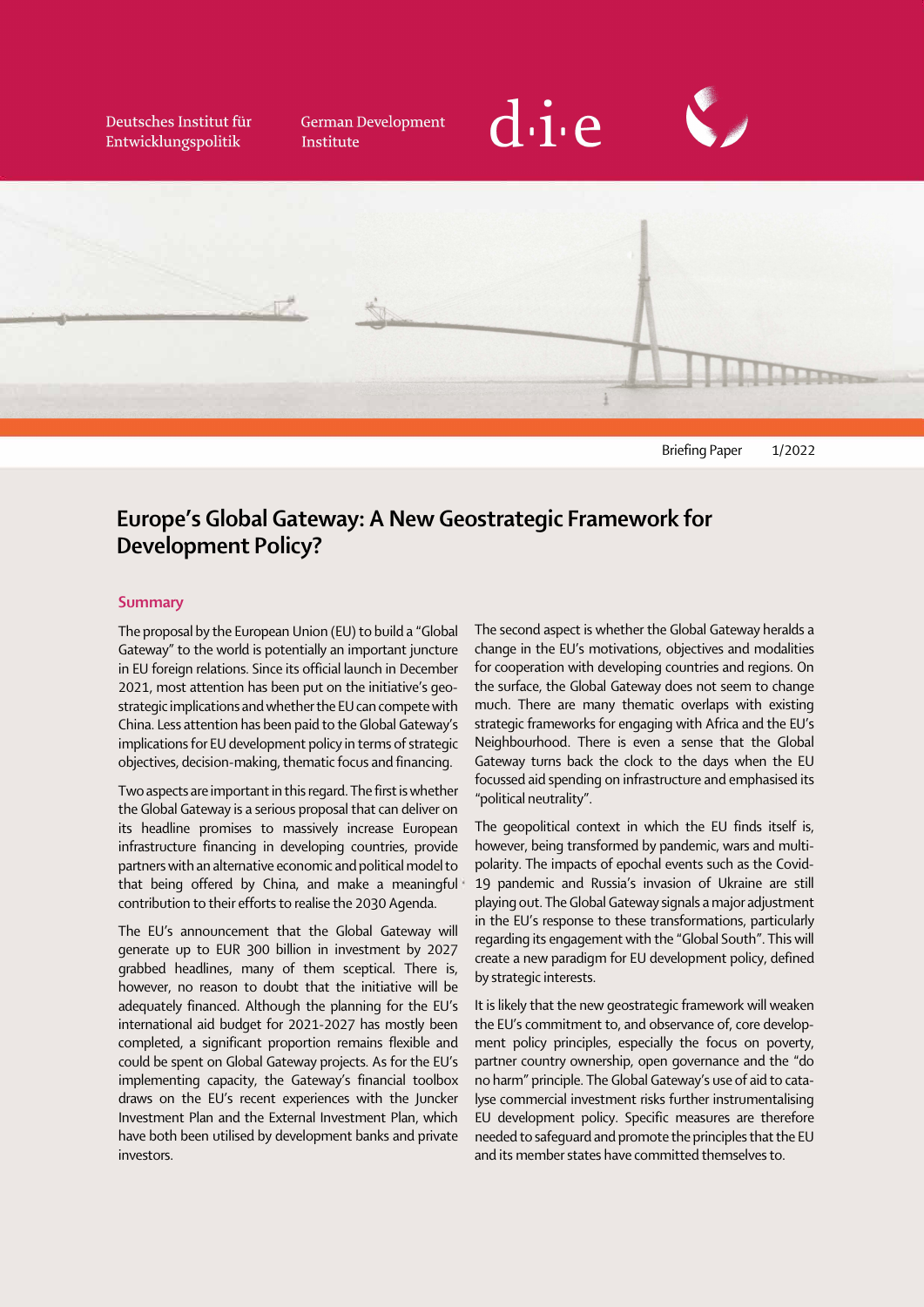## **Overview**

On 1 December 2021, the EU presented its proposed global infrastructure investment scheme, the "Global Gateway" (EC/HR, 2021). The Global Gateway is intended to further the EU's ambition to become a global power by harnessing its economic size and political attractiveness. The initiative seeks to visibly and effectively incentivise European efforts in infrastructure investment (see Box 1). On a geostrategic level, the Gateway should provide countries with an alternative partnership to China's Belt and Road Initiative.

 $\overline{\phantom{a}}$  $\overline{\phantom{a}}$ This considerable increase in investment, much of which is to be delivered in risky environments, should be achieved through a combination of EU development aid, loan guarantees and public investment capital raised by European investment banks as well as private finance. The scheme focusses on building "connectivity" via physical and digital communications infrastructure projects, renewable energy, trade and capacity-building. The Global Gateway should thereby strengthen connections between Europe and the world, thus improving value chains and promoting global interdependence and peaceful cooperation.

The European Commission has outlined several motivating factors behind the initiative, including:

- the challenges posed by the Covid-19 pandemic to crucial global supply chains;
- $\overline{a}$ • Europe's interest in ensuring that global connections and networks develop in line with democratic values and high-quality standards;
- the need to bridge a global infrastructure investment deficit of EUR 13 trillion by 2040;
- continuing support to Europe's partner countries to achieve the infrastructure-related Sustainable Development Goals.

This mix of motivations and objectives makes the Global Gateway a key example of the EU's efforts to integrate development policy in its wider foreign policy interests. Trade-offs between competing objectives such as the inclusiveness versus effectiveness of investments are not acknowledged in the dominant "win-win" discourse. Neither are the risks of deepening cooperation on infrastructure in authoritarian contexts and with private money.

Apart from the general motivations and process-oriented objectives, it is not easy to identify what the Global Gateway ultimately seeks to achieve or what Europe wants to be held accountable for by launching it. The geostrategic narrative about competing with China has not only been criticised, but also questioned by governments. Key questions about how decisions on concrete priorities will be set remain open. There are also several open questions about how the initiative will be governed, overseen and evaluated.

#### Box 1: The Global Gateway in a nutshell

The Global Gateway aims to mobilise public- and private-sector infrastructure investments of up to EUR 300 billion by 2027. This is proposed to include:

up to EUR 135 billion in investments from the European Fund for Sustainable Development plus (EFSD+), for which the EU provides EUR 40 billion as loan guarantees. EUR 26.7 billion will be managed by the European Investment Bank (EIB). The remaining EUR 13.3 billion will be provided via an EFSD+ "window", guaranteeing loans from member states' national development finance institutions;

EUR 145 billion in investments from EU countries' development finance institutions, facilitated by the EU-level loan guarantees;

EUR 18 billion in grants from EU external assistance programmes.

 $\vdots$ The Global Gateway will focus on five sectors: digital (secure and open internet); climate and clean energy; transport; health (including vaccines and supply chains); and education and research.

The proposal also announces plans to create a European Export Credit Facility to complement existing member state arrangements and safeguards, aimed at strengthening the competitiveness of EU businesses in developing countries.

Source: Tagliapietra (2021); authors

#### Is the EU serious about the Global Gateway?

 $\overline{a}$  $\vdots$  $\ddot{\phantom{0}}$ Much of the initial scepticism about the Global Gateway proposal was focussed on its EUR 300 billion headline figure. Some commentators considered this target to be too small because it could not fill the global infrastructure funding gap. Others considered it to be too large, predicting that the EU would never be able to raise that much from member states and private investors. A more technical criticism was that the EU was not proposing to put "new money" on the table, but rather re-label funds available under the current seven year financial cycle adopted in late 2020. This would imply that the Global Gateway is a mere rebranding exercise or a repackaging of planned projects.

 $\ddot{\phantom{0}}$  $\vdots$  $\ddot{\phantom{0}}$ There is no reason to doubt that EUR 300 billion is beyond the EU's financial means. The Global Gateway draws upon key design features from existing investment schemes, both inside Europe under the Juncker Plan and outside Europe via the External Investment Plan. Both plans use public seed capital and loan guarantees to incentivise development banks and insure private-sector investment against failures.

 $\vdots$ From the perspective of the EU's own experiences and projections, the Global Gateway is optimistic, but not unrealistic. The proposal plans to use EUR 58 billion in seed capital and loan guarantees to catalyse up to EUR 300 billion in investments: This would mean a leverage factor of around 5.17. The leverage factor for the Juncker Plan was slightly higher, at 5.4 (EUR 393 billion in investments with a total financing volume of EUR 72.8 billion in the last five years). The anticipated rate for the External Investment Plan is much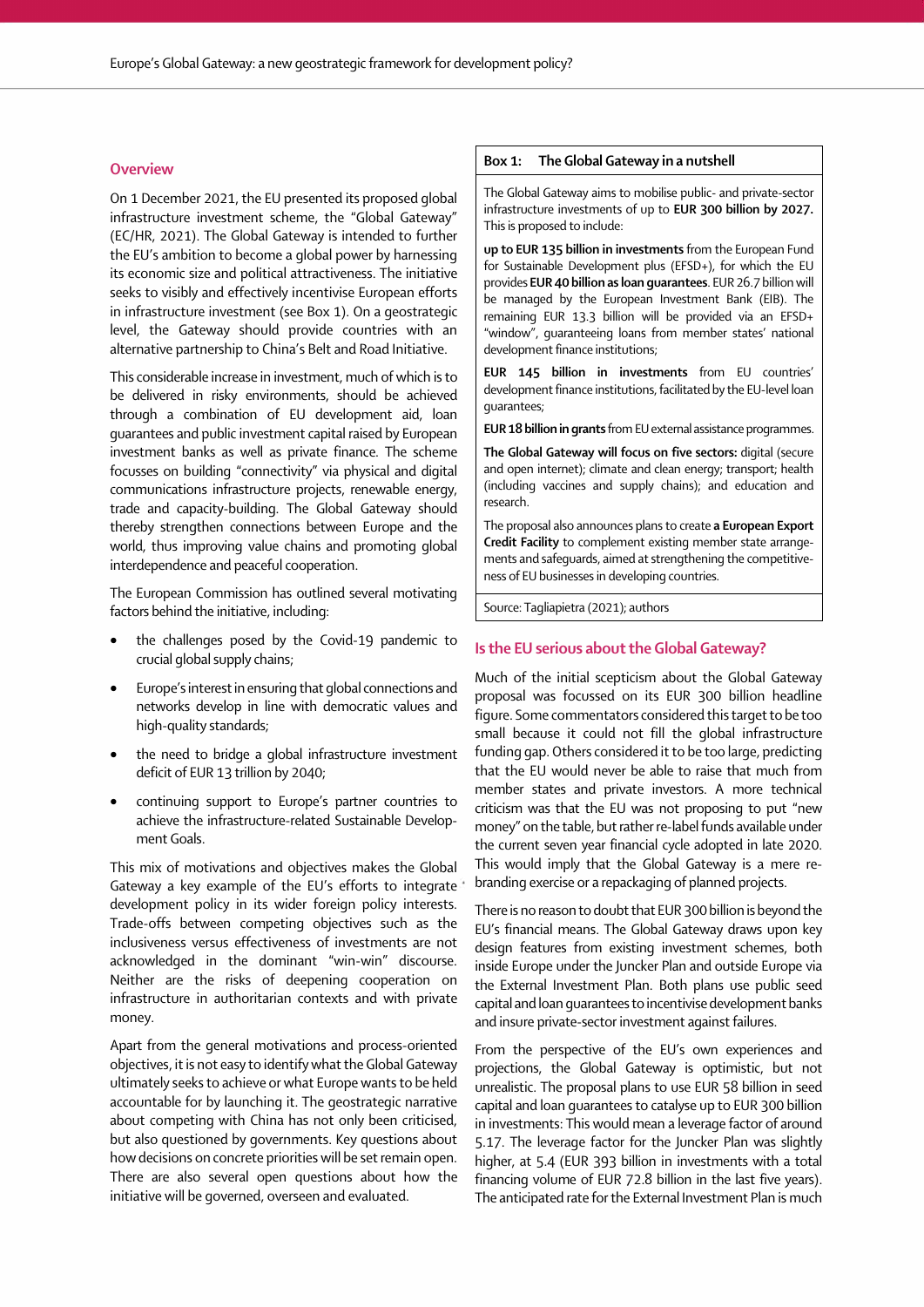higher at 10, or EUR 54 billion in investments from EUR 5.4 billion in financing.<br>The reality of the world's various investment climates will of

course determine what is achievable – and desirable, given the "affirmative action" nature of the Global Gateway in bringing investment to places considered hard to reach. As discussed in Box 2, a key development policy consideration – and potential risk – of this approach is captured by the concept of "additionality".

## Box 2: The importance of ensuring additionality

From a European perspective, the policy choices made can be justified to the constituencies of EU development policy by showing both the "additionality" and the development results of the Gateway.

Additionality can be demonstrated by showing that investments in certain regions, countries and sectors would not have taken place in the absence of the EU's blended finance contributions, with the effect that investments are more inclusive and "leave no one behind". If not, the EU's investments merely subsidise actions that would have been taken anyway, wasting public resources and distorting developing-country markets.

Demonstrating the Global Gateway's additionality in the EU development policy context will be key to dispelling concerns that official development assistance (ODA) is being displaced from poverty-focussed cooperation, or being used to subsidise the private sector. This requires independent evaluation and transparent policy dialogue.

#### Source: Authors

 The question of whether the EUR 18 billion in grants is "new money" or not distracts from the Gateway's significance for EU development policy. EUR 18 billion represents a significant share of the EU's external financing for 2021-2027, so the question of how it will be used is important. It is not, however, a major increase from the last Multiannual Financial Framework, when around 14 per cent of the external budget was spent on connectivity-related activities.

 $\ddot{\phantom{a}}$  $\ddot{\phantom{0}}$ The EU's bilateral cooperation budgets adopted in December 2021 allocate finance until 2024, the "mid-point" in the seven-year budget cycle. There is plenty of scope and possibilities for new initiatives. It is likely that some of the EUR 18 billion in grants will come from the flexibility reserves that have been built into the EU's external financing framework. The rest will come from country and regional allocations that have not yet been programmed.

The Commission is also seeking to combine its investments and those from EU-level investment banks with member states' efforts in the form of Team Europe Initiatives (TEIs). Initial experiences suggest that member states have viewed TEIs primarily as vehicles for implementing projects that were already planned. Nevertheless, TEIs can draw in the EIB, the European Bank for Reconstruction and Development, development finance institutions from EU member states and private-sector financiers. TEIs thus synergise different

 $\overline{a}$ types of cooperation under the heading of "blended finance", using ODA grants to leverage public-sector development banks and catalyse private investment. The inclusion of member state aid and blended financing via TEIs should eventually generate significant investment volumes for the Global Gateway.

 $\overline{\phantom{a}}$ There is, of course, an element of re-branding. Some projects that were already in the pipeline have been re-labelled as Global Gateway projects. In February 2022, President Ursula Von der Leyen announced a renewable energy project in Morocco and a vaccine plant in Senegal, both of which had been planned for a while. Nevertheless, it is clear that the EU intends to lift its infrastructure investment significantly, and it will be able to mobilise funds to achieve this.

 $\overline{a}$ Beyond the expected "input" side, the main issues from a development policy perspective are the Global Gateway's implications for the EU's engagement with the Global South.

## The Global Gateway and EU development policy

.<br>.  $\overline{\phantom{a}}$ The Global Gateway's high profile, geostrategic orientation and use of aid for financing serve to highlight the key tradeoff in EU development policy, namely that between the EU's strategic priorities and core development principles. The principles that development cooperation should focus on the eradication of poverty, that partner countries should make and own decisions about their own development, that cooperation should support inclusive and transparent governance, and that external interventions should "do no harm" are reinforced by the EU treaties (Art. 208 TFEU and Art. 21 TEU). Although the policy relevance of these principles has declined in recent years, they reflect lessons learnt over decades of international development cooperation.

The EU has long insisted that there is no trade-off between its interests and those of poor people living in the Global South. The EU's Global Strategy, published in 2016, termed this approach "principled pragmatism". However, the approach envisaged by the Global Gateway continues the trend of instrumentalising EU development aid for the purposes of pursuing European economic and security interests, and "protection" against real or perceived "threats" emerging from neighbouring countries, in particular (Furness et al., 2020). These issues are important to powerful constituencies in Europe, meaning they will win out when trade-offs with development principles need to be made.

 $\ddot{\phantom{0}}$  $\overline{\phantom{a}}$  $\ddot{\phantom{0}}$ The Global Gateway has not changed the EU's core objectives in the Southern Neighbourhood and Africa, objectives that recent policy statements have framed in more interestoriented ways. The ENP South Communication, published in February 2021, offered a "renewed partnership" focussing on common interests, with heavy emphasis on economic and security cooperation. The EU's Africa Strategy also offers an array of overlapping priorities and opportunities for Global Gateway projects. Connectivity and infrastructure were highlighted in the investment plans published alongside both strategies, and they were featured strongly in the recent EU